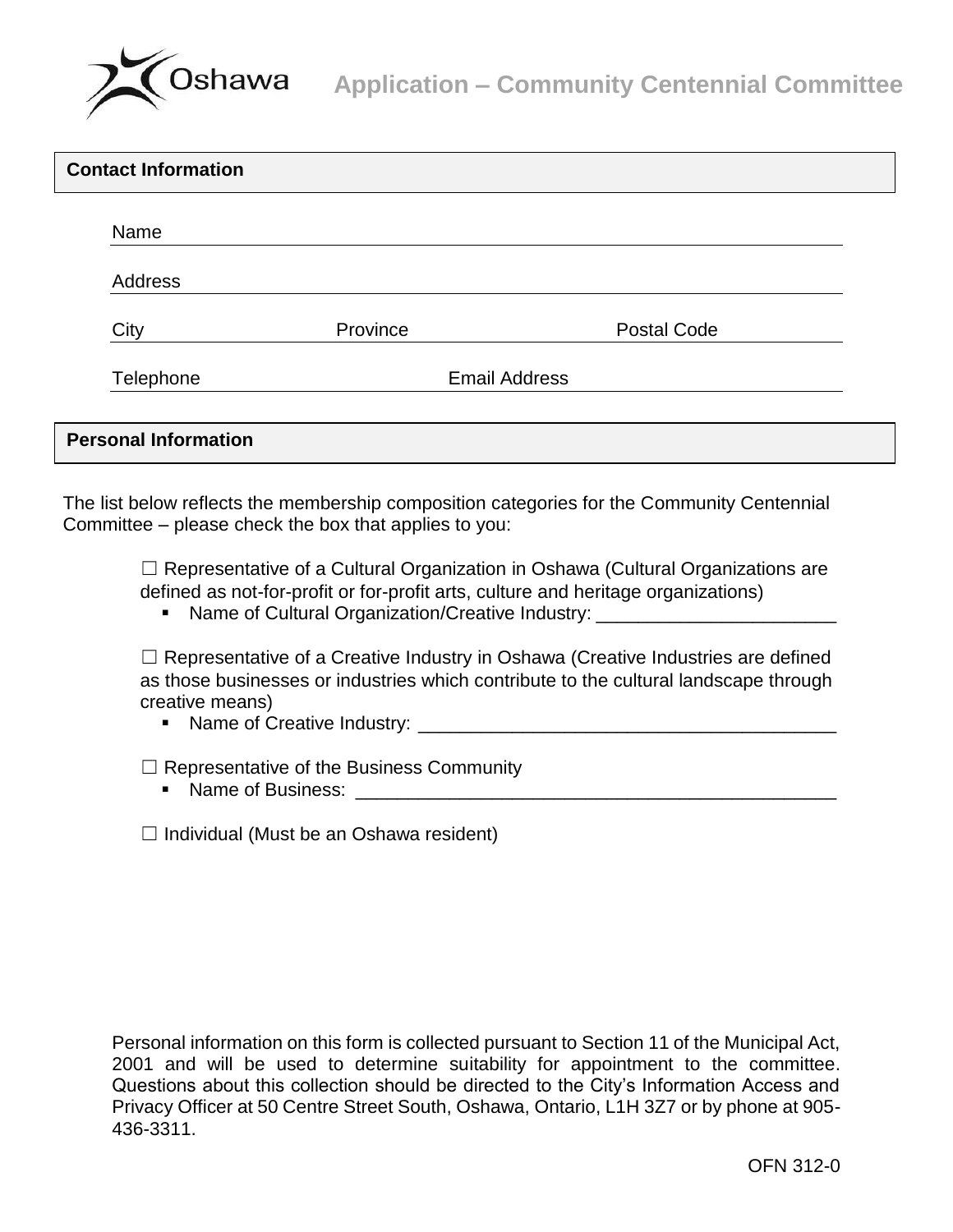

## **Questionnaire**

**1) Please provide a brief professional profile with examples of work experience, including community service and volunteerism that would support your application to the Community Centennial Committee. (Maximum 300 words.)**

**2) Why do you want to be part of the Community Centennial Committee? (Maximum 250 words.)**

**3) Please provide some examples of how you have been an Oshawa Ambassador. How do you think your achievements will assist with the success, goals and objectives of the Community Centennial Committee? (Maximum 300 words.)**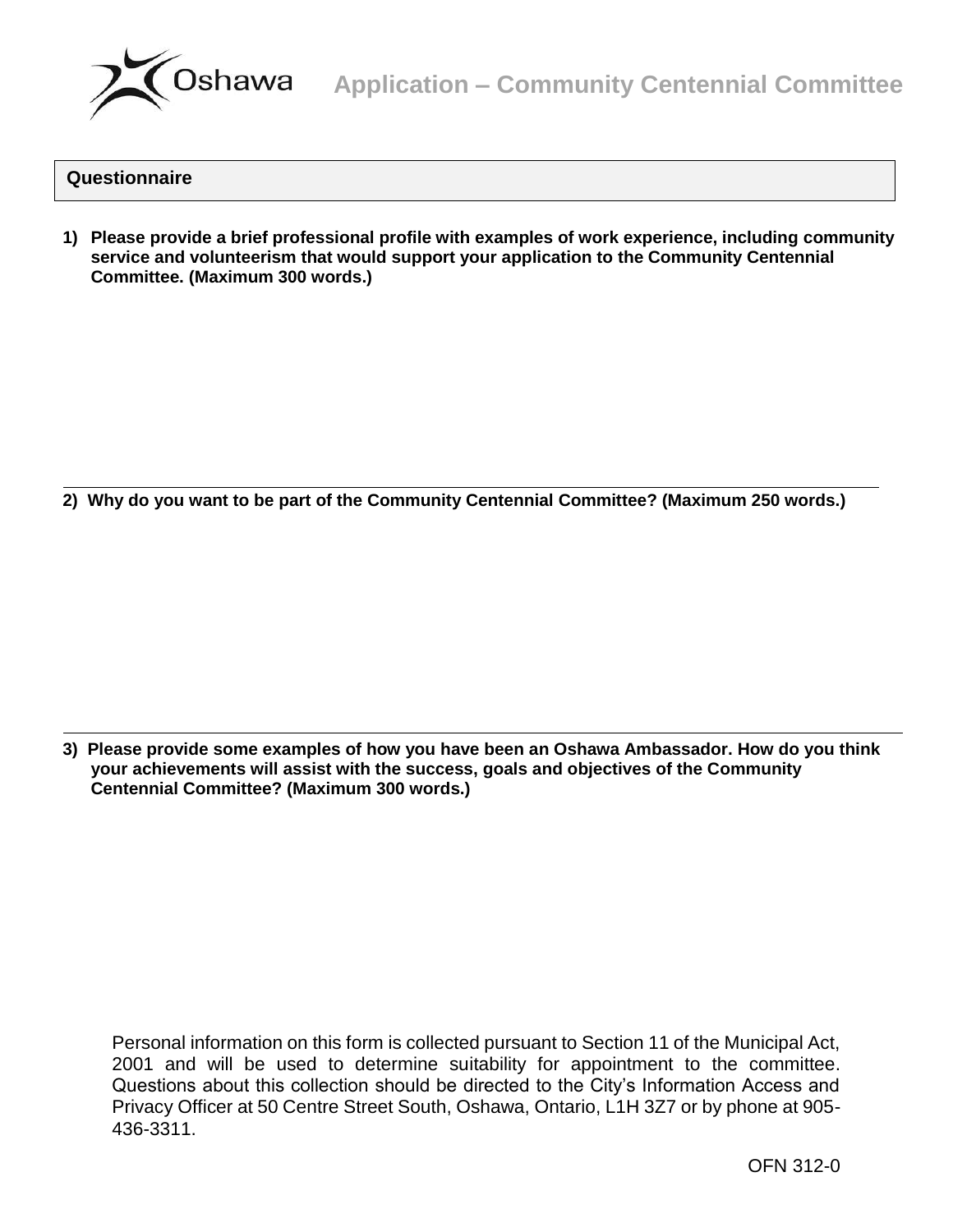

# **Application Checklist**

I have submitted the following supporting documents for my application to the Community Centennial Committee:

 $\Box$  Completed and Signed Application Form

☐ Resume

# **Declaration of Applicant**

*I declare that I am eligible to apply to the Community Centennial Committee and that the information on this application is true and complete. (Please note that citizens, artists, City-funded external agencies as well as cultural organizations, and creative industries must have an Oshawa address).*

### **Name** (please print)

### **Signature**

**Date**

Parent/ Guardian Consent (if applicant is under the age of 19)

**Name** (please print)

### **Signature**

**Date**